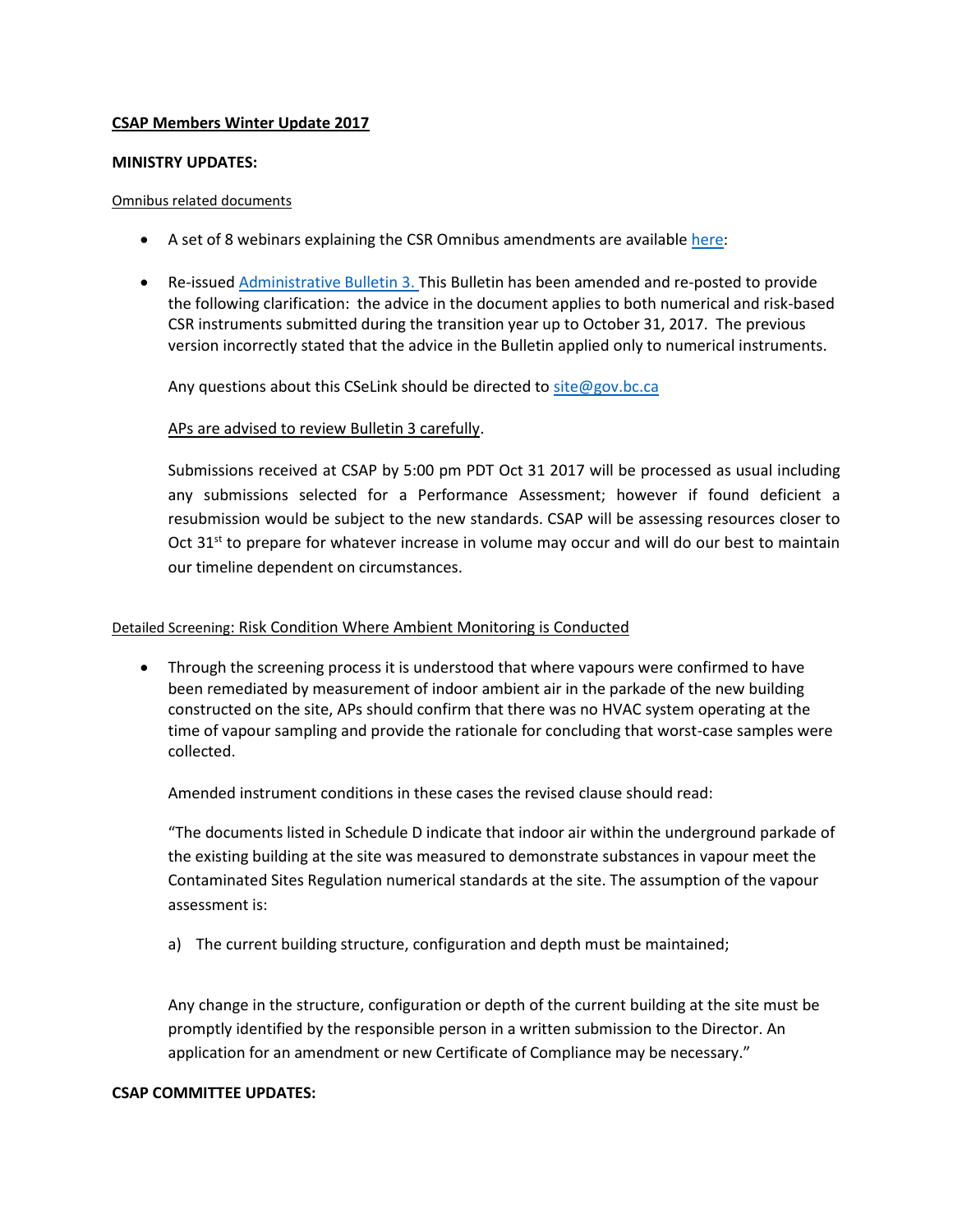#### **Performance Assessment Committee**

#### Detailed Screening Updates

The PAC is reminding APs that if MoE documents (E.g., CofC, SoSCs) and PVPs require revisions during a Detailed Screening, the revised documents must continue to be supported by the original submission/reports. Please keep this in mind when responding to Detailed Screening comments.

The PAC would like the AP community to know that when issues are identified during a Detailed Screening, they are brought forward to the committee for discussion, and the committee decides whether or not to refer a submission to a DM. When a submission is referred to a DM, the DM reviews the relevant sections of the report(s) and attempts to resolve the issues. This may involve discussion with both the submitting AP and the MoE. There are 3 possible outcomes of the DM's review:

1. All issues are resolved and the submission is sent to the MoE;

2. New information or corrections are required for a limited number of issues and the issues are considered minor and would not affect the main conclusions of the reports, in which case a resubmission may be required.

3. New information or corrections are required for many issues and some of the issues are considered to be major with the potential to impact the conclusions of the report. In this case, the submission would be sent for a non-random performance assessment (NRPA). If your submission is referred by the Detailed Screener to the PAC, you will be notified.

#### **Other Updates**

Submitting AP's are reminded that Metes and Bounds surveys are required where risk controls are needed and do no encompass the entire legal lot.

# **Technical Review Committee**

Prior to November 1 2017, CSAP will be reviewing draft documents being released by MOE (see list in table below\*). CSAP's Technical Review Committee will be coordinating review efforts. We are identifying potential reviewers for the documents with availability based on the timelines below (see table). We expect to have on the order of 4 weeks for review after the documents are released. If you are interested, please reply t[o admin@csapsociety.bc.ca](mailto:admin@csapsociety.bc.ca) indicating which documents you are interested in and what your experience is with those documents/their content. Some remuneration for completed reviews will be available.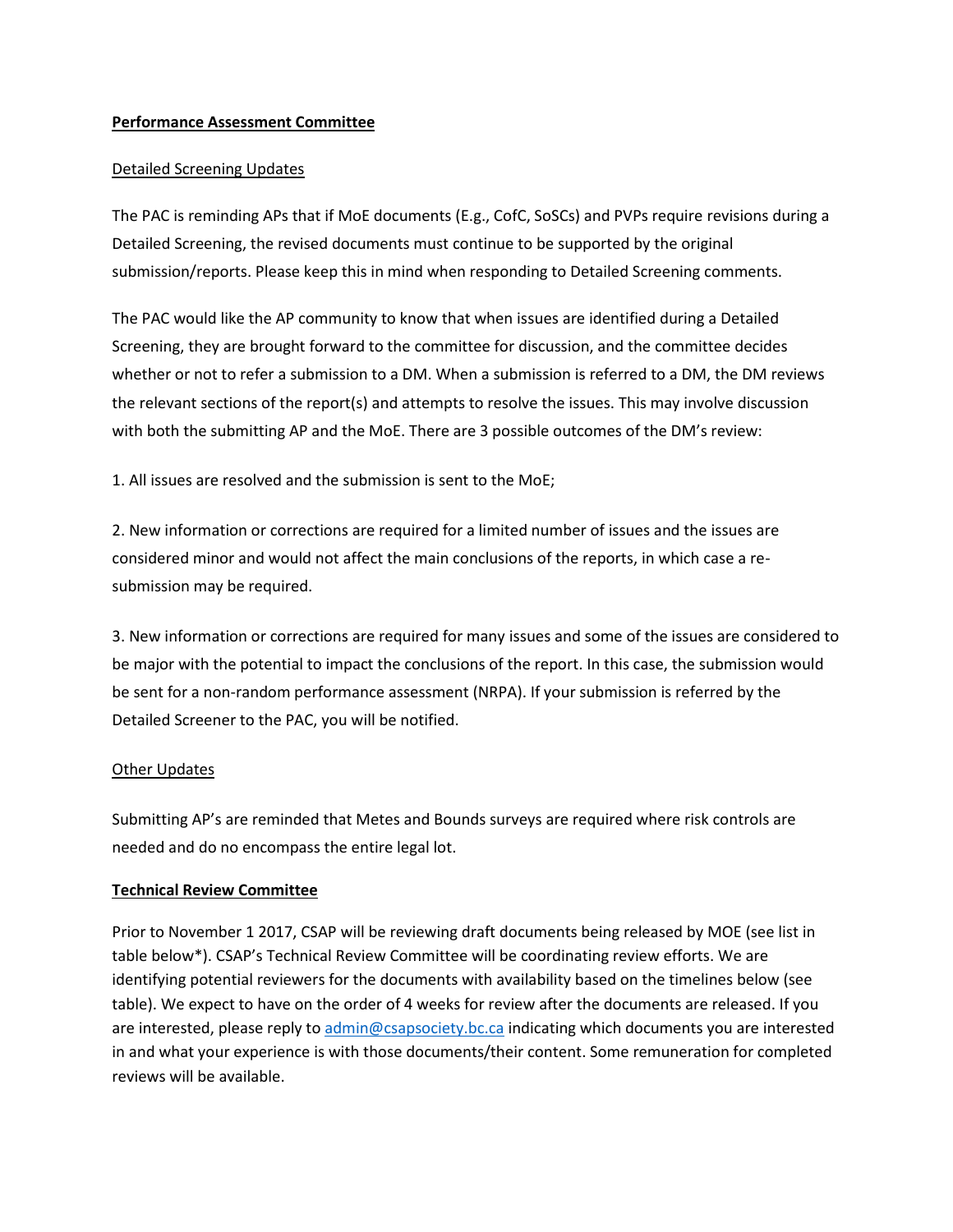\*This table provides "expected" posting dates and amounts of effort, and is subject to change at any time

*Extent of change anticipated to: Compiled: Dec. 21, 2016*

# **Guidance documents expected to be released for comment in March 2017**

| <b>Document</b>                                                                                         | Nature of change                                                                            | Anticipated extent of<br>change |
|---------------------------------------------------------------------------------------------------------|---------------------------------------------------------------------------------------------|---------------------------------|
| Protocol 4 - Determining background soil<br>quality.                                                    | Update for new SALM<br>bckgrd regional estimates<br>and streamline ref. site<br>procedures. | Moderate (25 to 50%<br>change)  |
| Protocol 18 - Criteria for establishing multiple<br>land uses at sites.                                 | Revise parceling processes<br>for multiuse sites add<br>criteria for new land uses,<br>etc. | Major (> 50% change)            |
| Admin Guidance 3 - Applying for contaminated<br>site services.                                          | Provide admin<br>requirements for CSSAs, CS<br>forms, etc.                                  | Minor (< 25% change)            |
| Admin Guidance 5 - Approved professional<br>recommendations relating to low and<br>moderate risk sites. | Provide admin guidance to<br>APs re: use,<br>documentation of use of<br>new leachate tests. | Minor (< 25% change)            |
| Admin Guidance 10 - site risk classification                                                            | Include new leachate tests<br>for site risk classification.                                 | Minor $(< 25 %$ change)         |
| Lab manual - New methods for emerging<br>contaminants of concern.                                       | Develop/authorize official<br>analytical methods for 18                                     | Major (18 new<br>methods)       |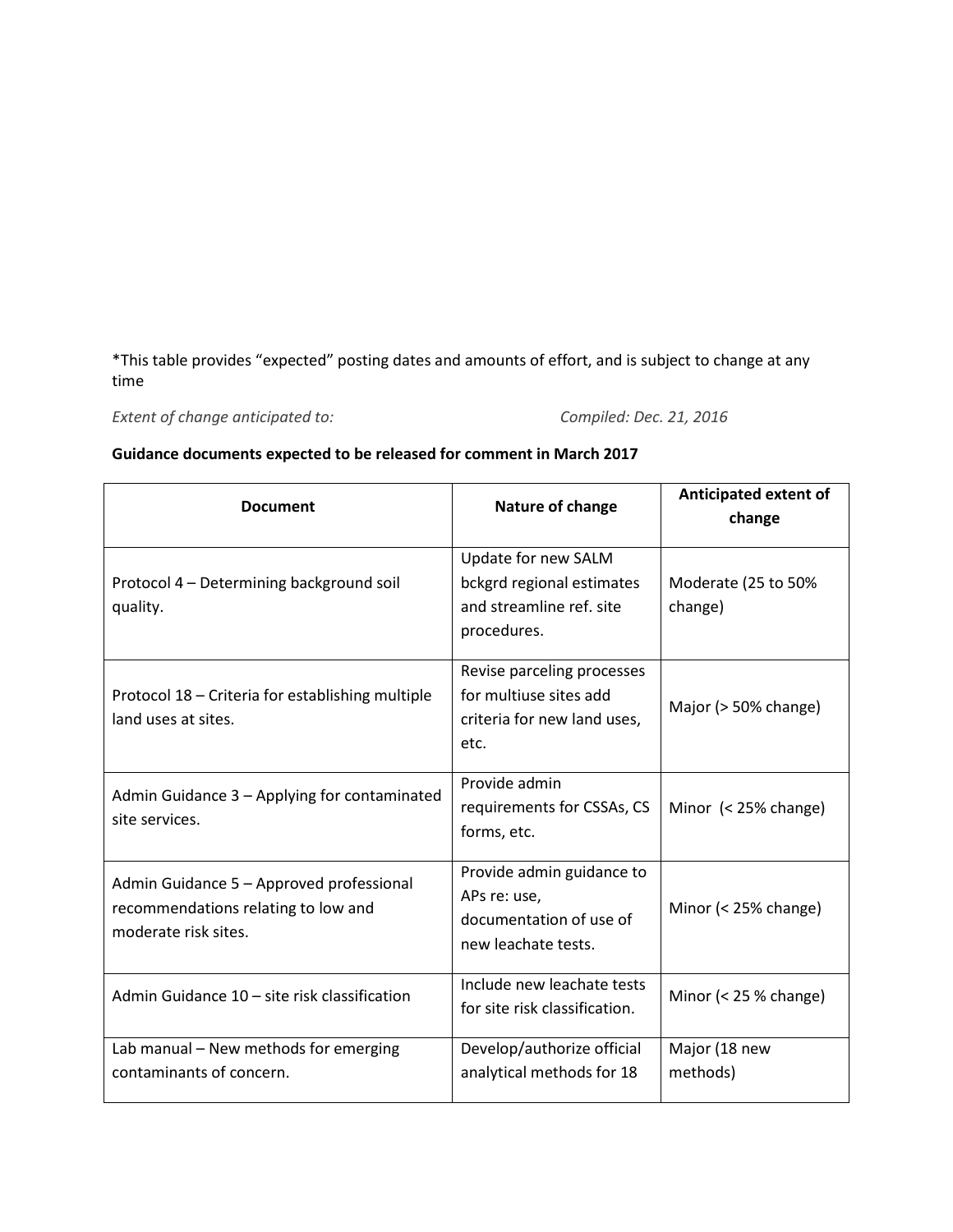| new substances.<br>$-$ - $-$ - $-$ - $-$ - $-$ |  |
|------------------------------------------------|--|
|                                                |  |

# **Guidance documents expected to be released for comment in July 2017**

| <b>Document</b>                                                                   | Nature of change                                                                                                                           | <b>Anticipated extent of</b><br>change |
|-----------------------------------------------------------------------------------|--------------------------------------------------------------------------------------------------------------------------------------------|----------------------------------------|
| Protocol 2 - Site-specific numerical soil<br>standards.                           | Streamline requirements for<br>development/calculation of<br>SSS.                                                                          | Moderate (25 to 50%<br>change)         |
| Protocol 6 - Eligibility of applications for<br>review by Approved Professionals. | Authorize, set requirements<br>for APs to use leachate tests.                                                                              | Minor (< 25% change)                   |
| Protocol 11 - Upper cap concentrations for<br>substances.                         | Update upper cap values to<br>reflect new omnibus<br>standards                                                                             | Major (> 50% change)                   |
| Protocol 12 - Site risk classification,<br>reclassification and reporting.        | Add rules/requirements re:<br>leachate test results used for<br>site risk classification.                                                  | Minor $(< 25\%$ change)                |
| Protocol 13 - Screening level risk<br>assessment.                                 | Add requirements related to<br>use of leachate test results<br>under SLRA.                                                                 | Minor (< 25 % change)                  |
| Protocol C27 - Leachate testing procedures.                                       | <b>Establish requirements</b><br>related to use of leachate<br>tests in assessing<br>contaminated site status and<br>need to obtain CSRAs. | Major (new protocol)                   |
| Protocol C30 - Determining carcinogenic<br>substances.                            | Set requirements related to<br>determining if a substance is a                                                                             | Moderate (new<br>protocol)             |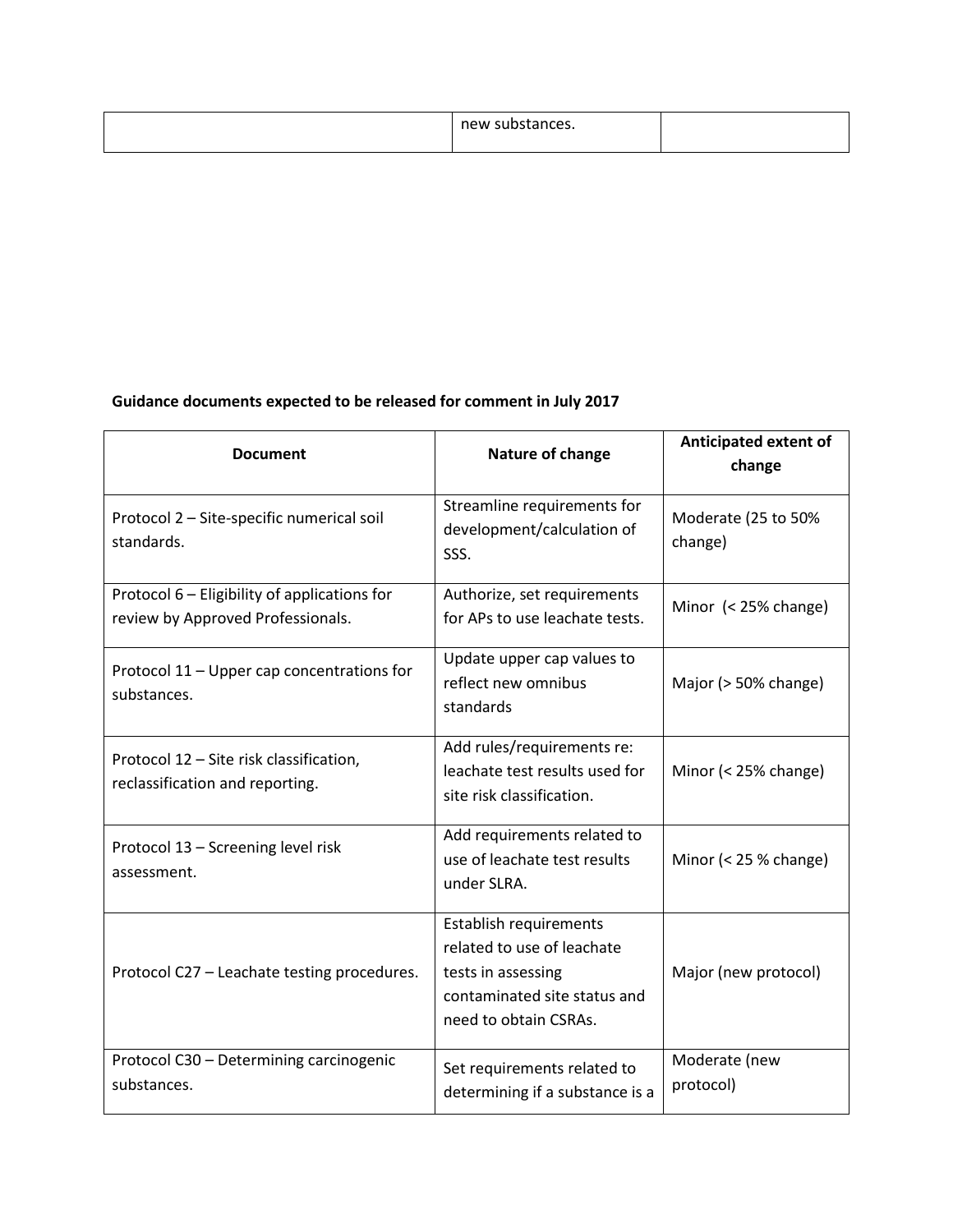|                                                                  | carcinogenic substance.                                                                          |                                |
|------------------------------------------------------------------|--------------------------------------------------------------------------------------------------|--------------------------------|
| Tech Guidance 4 – Vapour investigation and<br>remediation.       | Update TG4 for vapour<br>investigation/remediation in<br>parkades.                               | Moderate (25 to 50%<br>change) |
| Tech Guidance 7 – Supplemental guidance<br>for risk assessments. | Update TG 7 for omnibus<br>derivation aspects which<br>influence risk assessment<br>methodology. | Minor $(< 25 %$ change)        |
| Lab manual - Method for leachate tests.                          | Develop/authorize new<br>analytical leachate methods.                                            | Major                          |
| Lab manual - Bioavailability method for lead.                    | Develop/authorize new<br>analytical bioavailability<br>methods.                                  | Major                          |

# **Membership Committee (Chair, Scott Steer)**

#### **The membership committee would like you to complete a brief survey regarding:**

- o Should CSAP create a subscription based forum allowing members to post questions and discuss technical issues?
- $\circ$  Would a match up service be helpful between APs needing an arm's length reviewer with APs who need a submission to renew their memberships?

Your answers will play an important role in determining the viability of these two CSAP programs:<https://www.surveymonkey.com/r/JFG5DNZ>

# **Request for Examination Development Volunteers**:

The Membership Committee invites interested AP's to volunteer as participants in the exam development process. The exam development panels will be selected based on experience and company affiliations.

**Exam Developer:** The time commitment is as follows:

- Write 5 exam questions by June 25, 2017. [10 billable hrs]
- Attend a 2 hr webinar, April 25 (Numerical); April 26 (Regulatory), and; April 27 (Risk). [2 billable hrs]
- Peer review of questions.
- Attend a 1.5 day exam development workshop on September: 12 & 13 (Numerical); 14 & 15 (Regulatory), and; 18 & 19 (Risk) [12 billable hrs].

• Participate in one possible follow-up conference call with exam consultants after exam development workshops.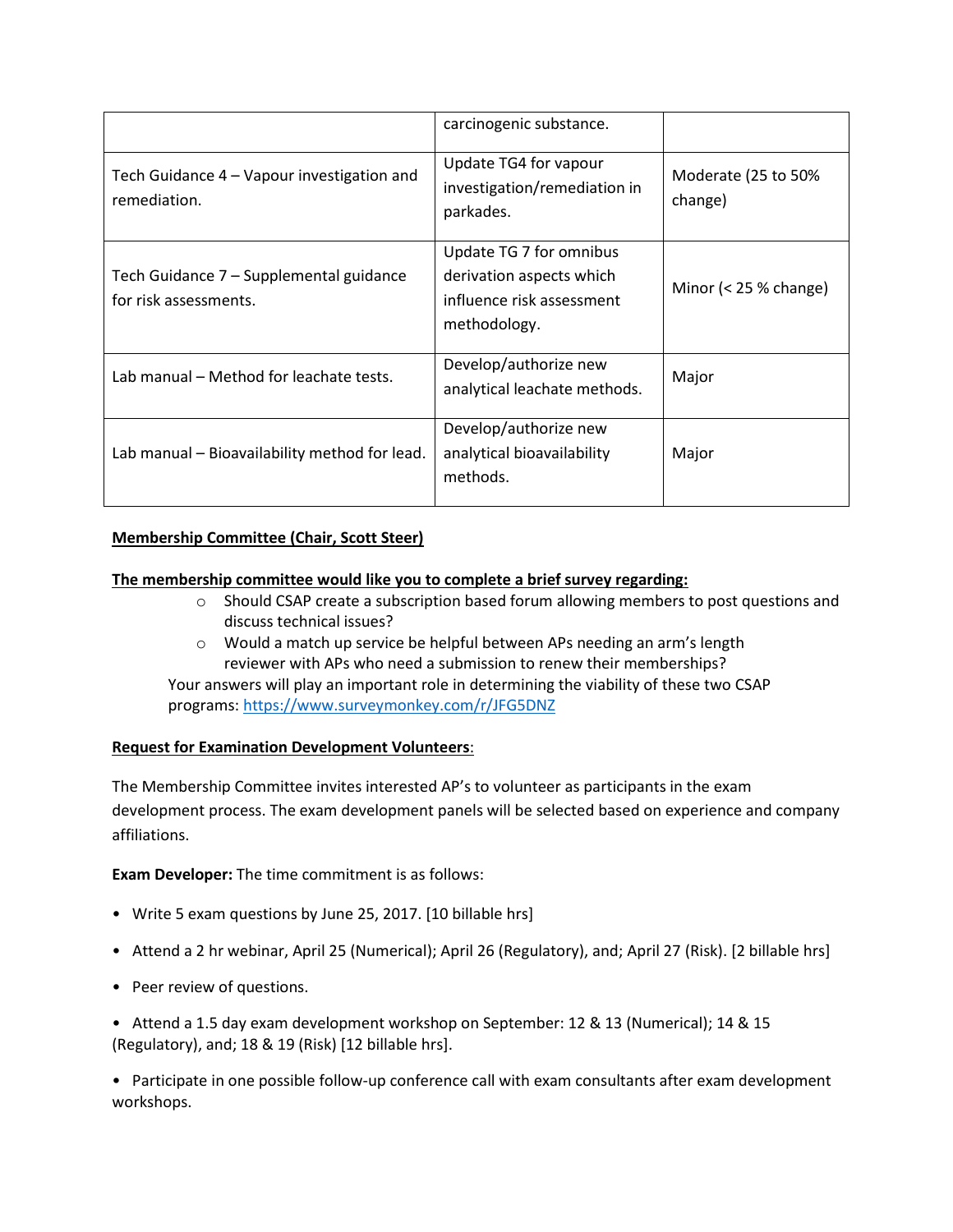**Experience Reviewers**: the time commitment is approximately 2–4 hours per review. Experience reviewers are paired to review each candidate's experience presentation [maximum 4 billable hours per review].

Please indicate which position you are interested in by emailing Nelly at noomareda@csapsociety.bc.ca.

# **Professional Development Committee**

# **Upcoming CSAP PD Webinars:** Omnibus Standards Review: Real Data-Real Results Mar.7th

CSAP will be presenting a webinar to give the results of an initial review of the Omnibus standards and how they may change the number of exceedances found when compared to actual data. The Omnibus updates included more than 8,500 environmental quality standards that will come into effect November 1. CSAP practitioners and their clients are keenly interested in how commonly analyzed substances will be flagged under the revised standards vs the current CSR standards. This webinar will assist APs and their teams in evaluating how the Omnibus standards may affect their projects and client sites after October.

# **CSAP NEWS:**

# **Message from the President**

As we tick into mid-February and the snow starts to subside (at least at sea level) it is time to provide another update regarding the comings and goings of all things CSAP.

I would like to remind all practitioners of the requirement to complete a submission every three years. The stats indicate that most APs are getting this done, however; there still are a few that have had difficulty in getting a submission. As nobody really wants to rewrite the exam I would encourage you to keep apprised of your submission status and if you think that you may have trouble finding one within the appropriate timeframe ask other members in your firm or if needed don't hesitate to ask others colleagues outside of your firm. Hopefully we can all find a way to help each other out and stay out of the exam room [\(see survey\).](https://www.surveymonkey.com/r/JFG5DNZ) If all else fails and you wind up writing the exam please keep in mind that the success rate is 100% for those rewriting the exam to maintain their membership.

CSAP is currently working on a number of projects regarding the Omnibus changes that hopefully members will find helpful. Of note is a project that has recently completed looking at current data and evaluating it against the new standard[s \(note upcoming webinar\).](http://csapsociety.bc.ca/events/) The data has been provided by several larger firms and we believe will give a good idea of how a site investigation will look after the new standards kick in. CSAP will also be providing a review of the various guidance documents that are required to support the changes in the regulations. Assistance will be required during this review cycle [\(see TRC tables\).](http://csapsociety.bc.ca/wp/wp-content/uploads/Extent-of-change-anticipated-to-002.pdf)

I hope all goes well for everyone as the winter draws to a close, Party on and be Excellent to each other.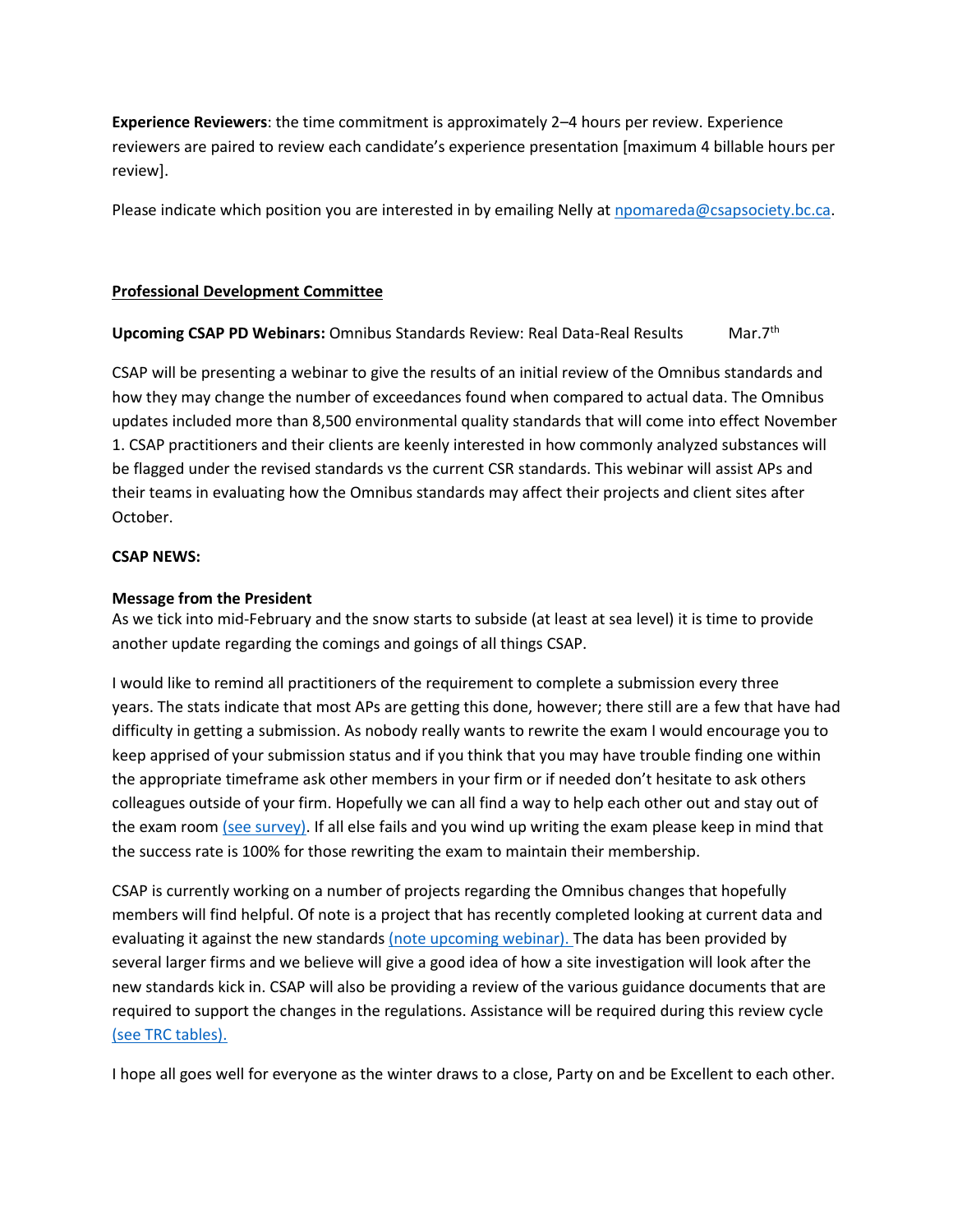#### **CSAP is pleased to welcome our new members.**

The PA Committee will be inviting our new members to a lunch & orientation session soon.

| <b>Numerical Standards:</b>              | <b>Risk-based Standards:</b>           |
|------------------------------------------|----------------------------------------|
| Travis Wayne Deeter, EP, P.Ag.           | Mandeep Purewal, MET, P. Ag., R.P.Bio. |
| Paul Stuart Embregts, P.Eng.             |                                        |
| Yu-Min Lin, P.Eng.                       |                                        |
| Bonnie Jean Marks, M.A.Sc., PMP, P.Eng., |                                        |
| Michael Edmund Muttersbach, P.Geo.       |                                        |
| Lora Jane Paul, PGY, P.Eng.              |                                        |
| <b>Industry Event Calendar</b>           |                                        |

#### **CSAP PD Webinar Mar.7th**

Omnibus Standards Review: Real Data-Real Results

CSAP will be presenting a webinar on March.7<sup>th</sup> at 10-11am, to give the results of an initial review of the Omnibus standards and how they may change the number of exceedances found when compared to actual data. The Omnibus updates included more than 8,500 environmental quality standards that will come into effect November 1<sup>st</sup>. CSAP practitioners and their clients are keenly interested in how commonly analyzed substances will be flagged under the revised standards vs the current CSR standards. This webinar will assist APs and their teams in evaluation how the Omnibus standards may affect their projects and client sites after October.

# **Upcoming Geoenviropro Events:**

Contaminated Sites Fundamentals Webinar Series:

1 hr sessions Tues/Thurs 9am-10am PST [\[detailed calendar & registration\]](http://geoenviropro.com/webinar/)

GeoEnviroPro's annual webinar series on contaminated sites fundamentals has been expanded to include 17 hours of the science, engineering and regulation related to Site Characterization, Risk Assessment and Remediation. Take the whole series or pick and choose those topics that matter most to you. The webinar series includes the following: